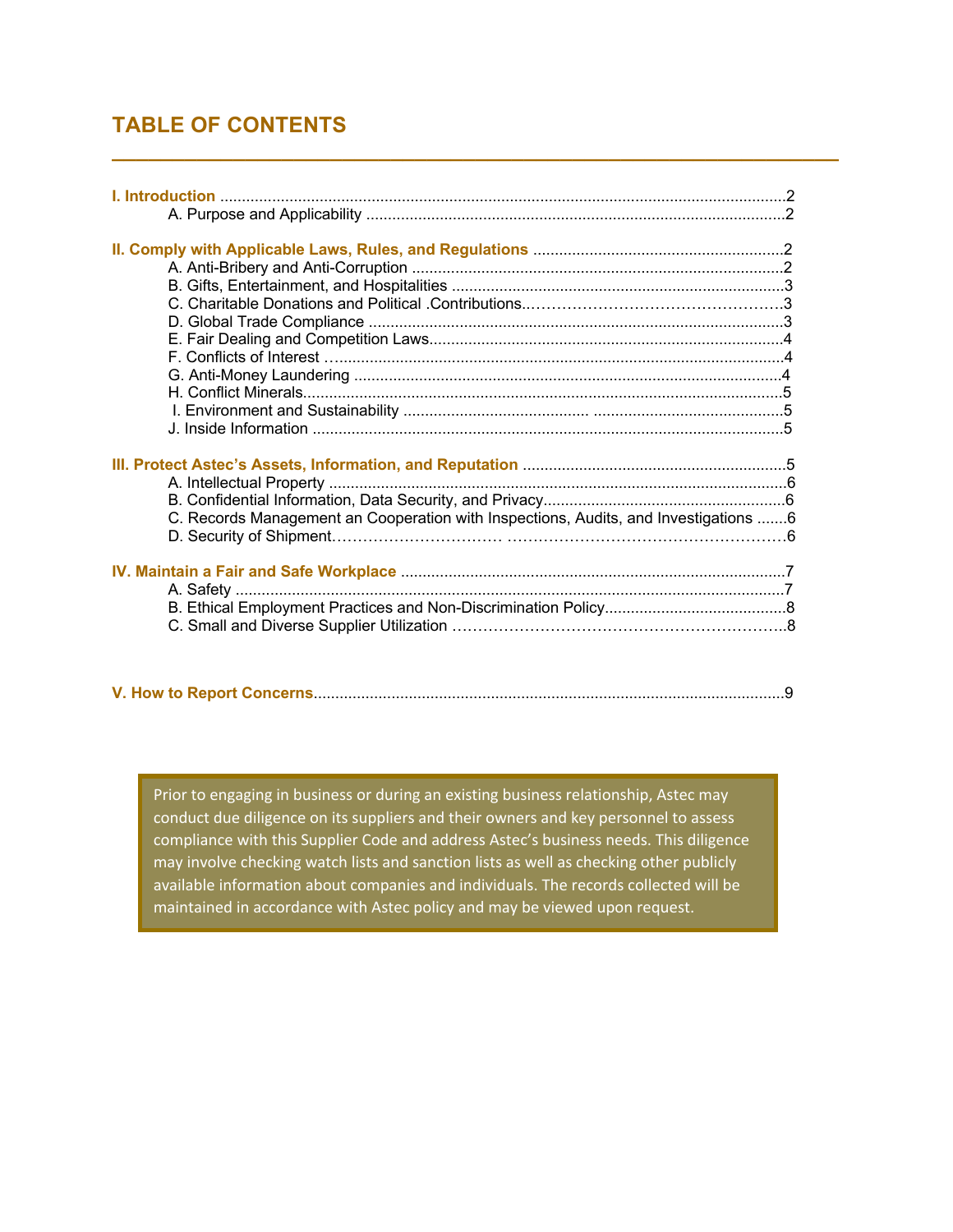# *Supplier Code of Conduct*

**THIS SUPPLIER CODE OF CONDUCT APPLIERS TO ALL SUPPLIERS** including contractors, subcontractors and suppliers of products and services with whom Astec, its affiliates, subsidiaries and business units worldwide have contractual relationships

### **INTRODUCTION**

#### **A. Purpose and Applicability**

This Supplier Code of Conduct is an extension of the Astec Code of Business Conduct and Ethics. The Code establishes the standards for conducting business with Astec. Astec seeks and expects that its suppliers use this Code as a guide for ethical, responsible, and legal business practices in their operations.

This Supplier Code does not alter any of the terms and conditions in applicable agreements, nor does it create contractual rights for suppliers or others. Astec will update the Supplier Code periodically and will expect suppliers to stay current.

## **COMPLY WITH APPLICABLE LAWS, RULES, AND REGULATIONS**

Each supplier must comply with all laws and regulations applicable to its business in the countries where it does business. While laws, regulations, business practices, and customs can vary greatly from one country to the next, this Supplier Code sets forth the minimum requirements that all of Astec's suppliers must meet.

#### **A. Anti-Bribery and Anti-Corruption**

Suppliers are prohibited from giving, offering or promising anything of value to any person for the purpose of furthering Astec's business or the Supplier's business interest. Offering or paying bribes or anything of value to win business or obtain an unfair advantage is unacceptable, even if business is lost or difficulties are encountered as a result (for example, delays in obtaining permits or licenses). Bribes and other corrupt payments may violate multiple anti-corruption laws and expose individuals, Astec's suppliers, and Astec to civil and criminal liability and severe penalties. Violations could also result in the loss of future government contracts. Astec's suppliers are prohibited from engaging in corruption, extortion, or embezzlement in any form. Suppliers must report known or suspected bribery and corruption, including allegations involving intermediaries and facilitation payments, to Astec's General Counsel at GeneralCounsel@astecindustries.com

## Zero Tolerance

Astec has a ZERO tolerance policy for any and all forms of bribery and corruption, meaning Astec does not pay bribes to further its business, either directly or indirectly, to anyone for any reason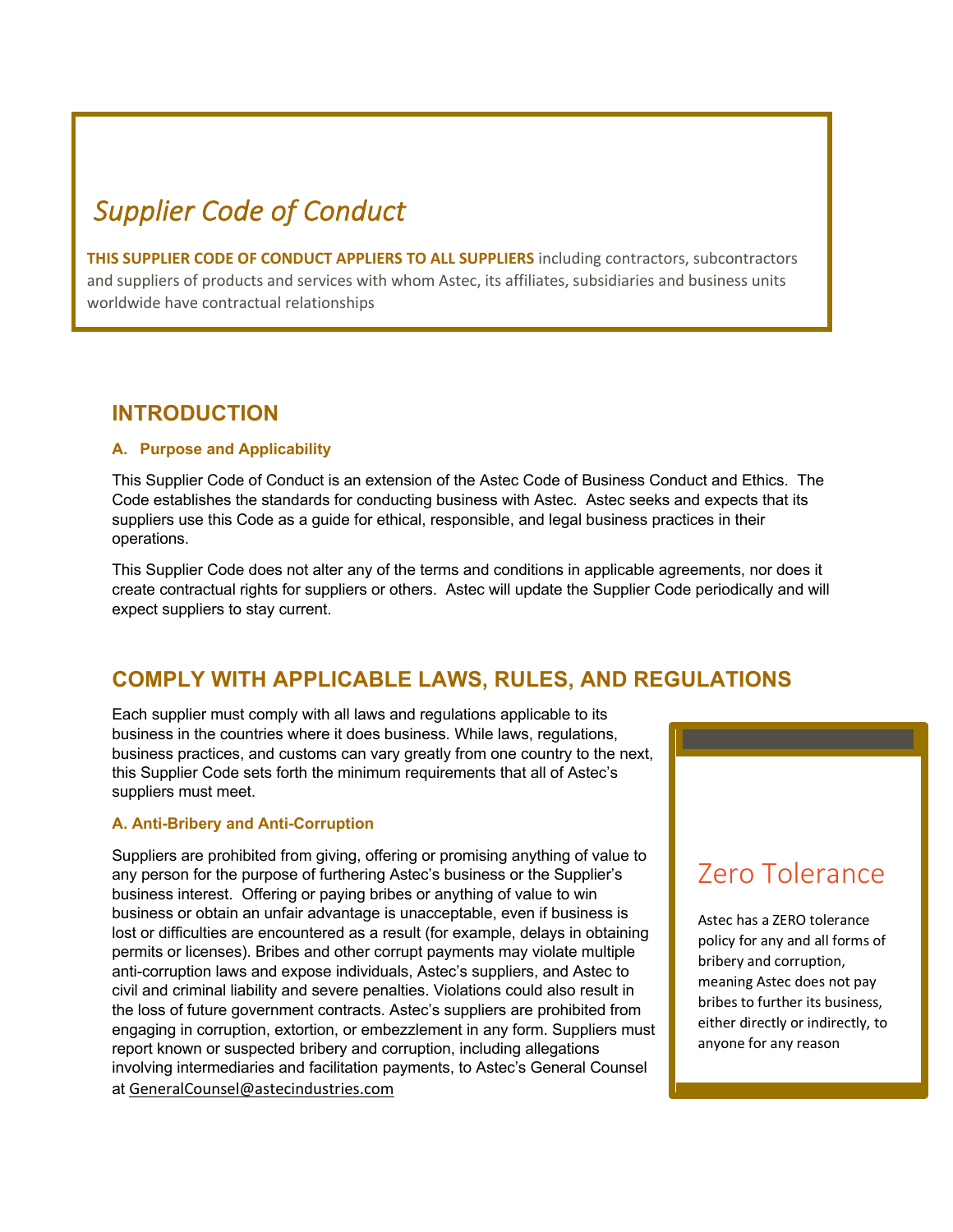#### **Examples of Red Flags**

• Offers of extravagant or multiple gifts or entertainment

• Third parties who do not clearly account for their expenditures or whose commissions seem in excess of the services provided

• Customers or officials who hint or suggest that certain payments be made to obtain business or information

• A request that a third party make a payment to an official to expedite the handling of a matter such as customs clearance

#### **B. Gifts, Entertainment, and Hospitalities**

Professional relationships with Suppliers and intermediaries are vital to the work of Astec; however giving and receiving gifts or entertainment can potentially affect the independent judgement of both Astec and its customers, and may create the appearance of favoritism or impropriety. Astec's suppliers are required to understand and comply with this Supplier Code and the law when offering or accepting any gifts, favors, meals, entertainment, or hospitalities to or from Astec employees, customers, or other business partners or their family members. Any such gift, entertainment, or hospitality must be consistent with customary regional business practices and the recipient's policies—and it must not adversely affect the reputation of Astec or the supplier if publicly disclosed. In addition, Astec's suppliers must not create or give the appearance of a conflict of interest when engaging in these practices.

Astec personnel may accept supplier logo or branded items of nominal value. Astec personnel are also allowed to accept modest hospitalities (e.g., business meals), entertainment (e.g., tickets to sporting events) and travel that are legal and permissible under local laws and regulations. Receipt of any hospitalities over \$100 USD per person, as well as receipt of all entertainment and travel requires preapproval from the Astec Legal Counsel.

#### **Examples of Red Flags**

- Gifts or entertainment involving a government official
- Gifts or entertainment of more than nominal value
- Gifts or entertainment of any value offered to a Astec employee in a position to make a decision about the gift giver
- Inappropriate gifts such as cash
- Gifts or entertainment offered during a tender process

#### **C. Charitable Donations and Political Contributions**

If a Supplier intends to make a charitable donation or political contribution that is directly related to or associated with Astec's business interests, prior approval from the Astec General Counsel is required.

#### **D. Global Trade Compliance**

Astec's suppliers are required to comply with all applicable international trade laws and regulations, including import, export, and re-export controls regulations, as well as applicable embargoes, sanctions, and anti-boycott laws.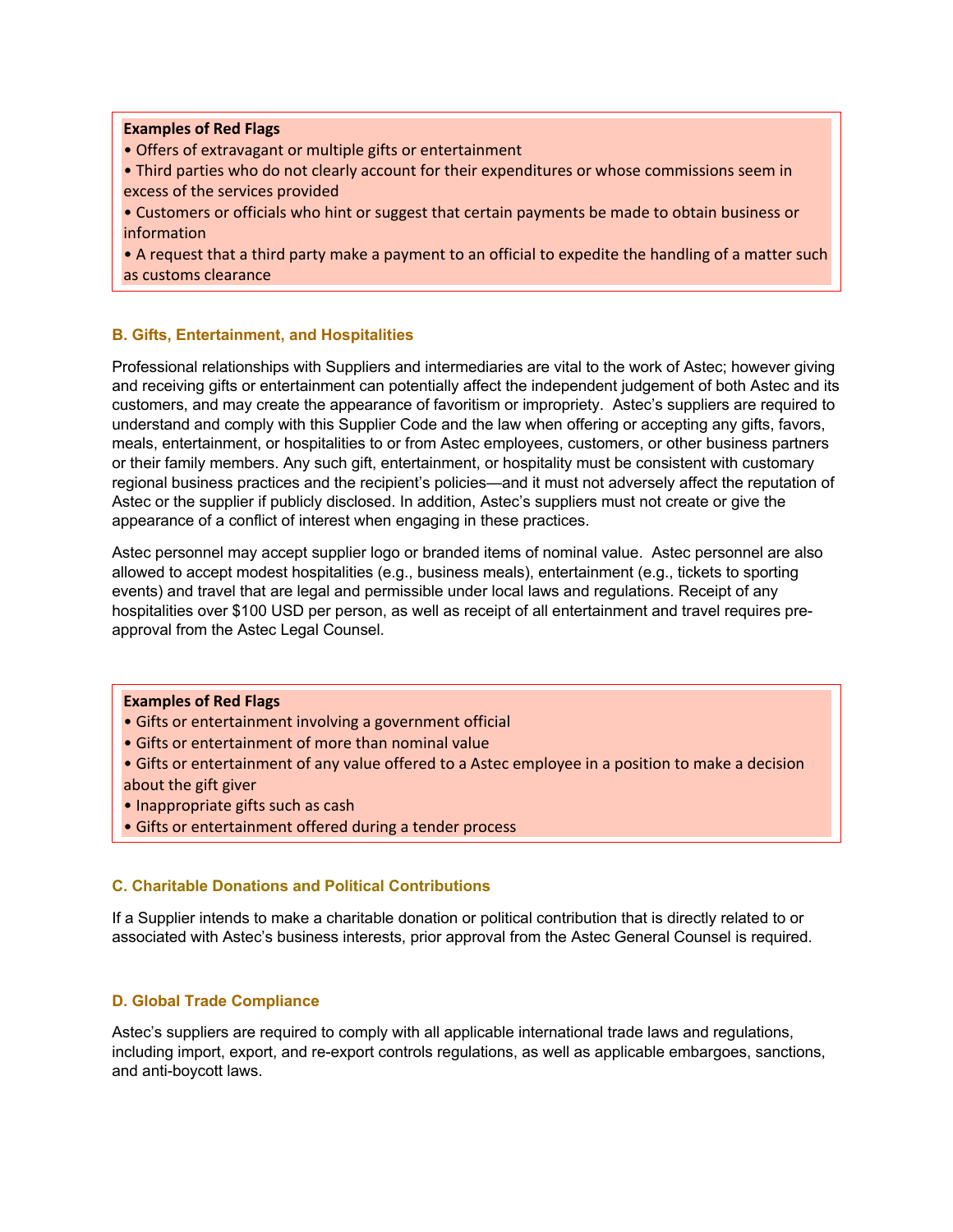**Examples of Red Flags** 

• Suppliers who attempt to provide lower value invoice totals with imports to lower duties owed on imported goods or who misclassify goods on invoices to avoid antidumping duties

• Suppliers who transship products to hide actual country of origin or content that would be subject to importing country restrictions or sanctions

#### **E. Fair Dealing and Competition Laws**

Astec business activities may be subject to antitrust laws. Astec succeeds by competing fairly and dealing truthfully with customers and business partners, without manipulation or concealment. Astec's suppliers are required to uphold fair business standards in advertising, sales, and competition. Astec's suppliers are required to comply with applicable antitrust and competition laws where they do business. These laws prohibit agreements between competitors that affect prices, costs, terms or conditions of sale, the markets in which they will compete, or customers or suppliers with whom they will do business. These laws may also regulate distribution agreements, rebates, discounts, or territorial restrictions on resellers.

#### **Examples of Red Flags**

• Any competitor who attempts to discuss competitive information such as pricing, bids, sales, or territories

• Discussions at trade associations, meetings, or events where competitors are in attendance which relate to prices, markets, profits, or other topics that could be of interest to competitors

#### **F. Conflicts of Interest**

Astec's suppliers must avoid involvement in actual or apparent conflicts of interest between the supplier's interests and the interests of Astec. Any actual or apparent conflict of interest should be disclosed.

#### **Examples of Red Flags**

- A supplier employee has a second job at a current or potential competitor of Astec
- A supplier has a substantial ownership interest in a current or potential competitor of Astec (other than nominal investments in public companies)

#### **G. Anti-Money Laundering**

Astec conducts business only with reputable suppliers involved in legitimate business activities using funds from legitimate sources. Astec's suppliers are required to comply with applicable laws relating to money laundering.

#### **Examples of Red Flags**

- Any proposed or actual payments in cash from a customer or partner
- Customers who overpay for goods or services, and then request a refund
- Any customer, supplier, agent, or partner who provides incomplete or suspicious information
- Funds paid to/from unusual sources or to/from countries not normally associated with the customer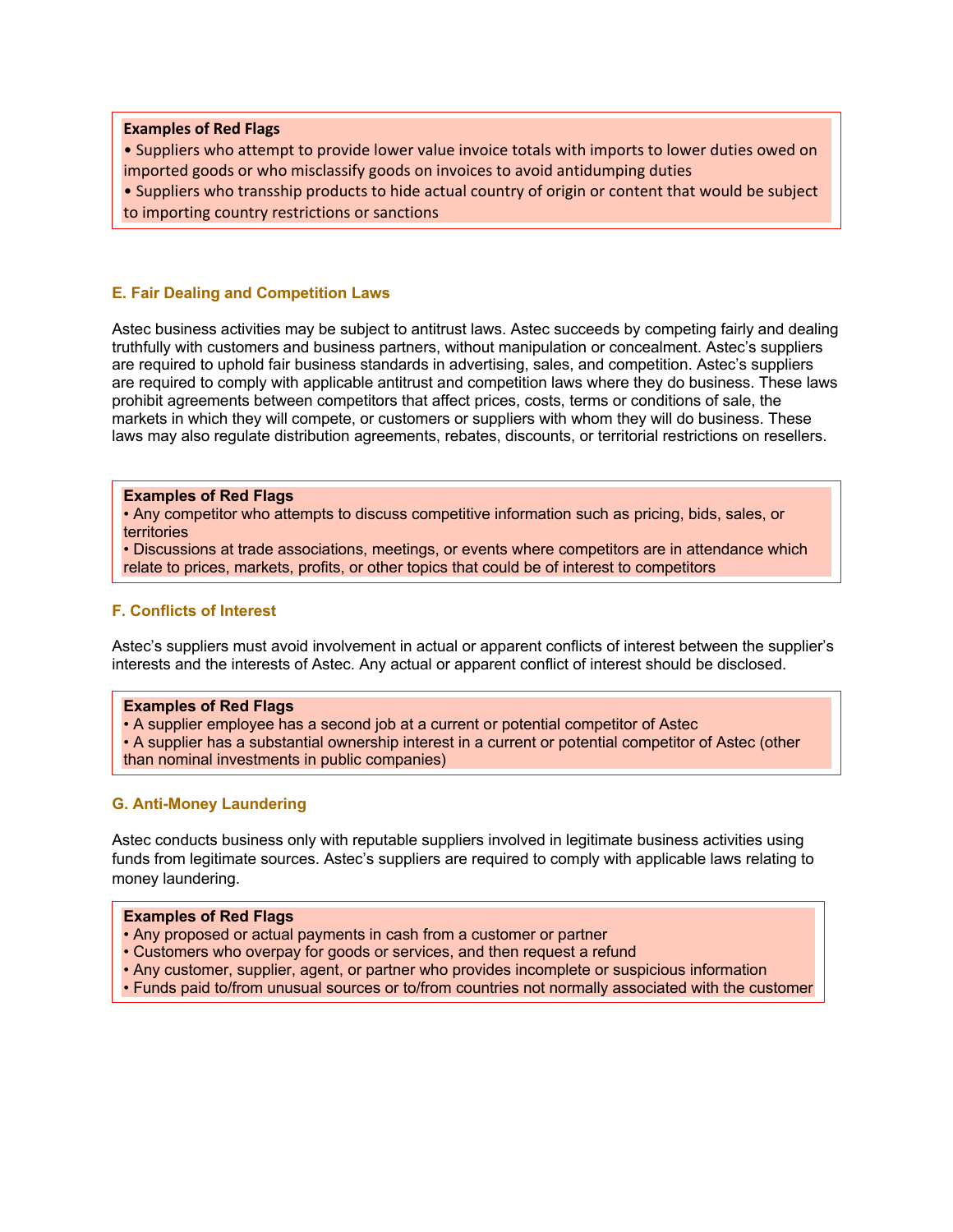#### **H. Conflict Minerals**

Astec's suppliers must cooperate in due diligence requests made by Astec with respect to the origin of intermediaries associated with the purchases of materials or products containing Conflict Minerals, whether or not those materials or products may have been mined or produced in the Covered Countries or obtained from recycled sources. Where specified in a purchase order or supply agreement, suppliers will comply with any Astec requirement to provide products, components, parts, and materials which are free of Conflict Minerals mined or produced in the Covered Countries in support of armed conflict in the region.

#### **I. Environment & Sustainability**

Astec is committed to creating economic value for shareholders and customers through sustainable practices that protect the long term well-being of the environment, Astec's employees, and the communities in which it operates. Astec is focused on decreasing the carbon footprint of our operations and innovating sustainable solutions across our entire value chain. Astec expects Suppliers to demonstrate a commitment to responsible environmental stewardship through natural resource conservation and management. Astec's suppliers are required to comply with all applicable environmental laws, regulations, and standards and minimize any adverse impact on the environment. Astec's suppliers must also endeavor to conserve natural resources, including water and energy, and reduce or eliminate waste and the use of hazardous substances in products and supply chains. Suppliers may be required to disclose and validate material content of products or components, as well as the origin.

#### CONFLICT MINERALS

"Conflict Minerals" are tin (Cassiterite), tungsten (Wolframite), tantalum (Columbite-tantalite or coltan), and gold, and the derivative metals from these minerals. The "Covered Countries" are the Democratic Republic of the Congo, Angola, Burundi, Central African Republic, The Republic of the Congo, Rwanda, South Sudan, Tanzania, Uganda, and Zambia.

#### **J. Inside Information**

While working with Astec, a Supplier may receive access to or become aware of material non-public information either about Astec, a controlled affiliate or an unrelated publically traded entity. You must not buy or sell the securities of Astec or any other company if you possess inside information that is not available to the investing public and could influence an investor's decision to buy or sell the security (for example information about winning or losing a contract). You also cannot give inside information to others who might use it to buy or sell securities.

## **PROTECT ASTEC'S ASSETS, INFORMATION, AND REPUTATION**

Astec's suppliers are required to preserve, protect, and responsibly use Astec property that they have access to, and protect it from theft, damage, loss, and misuse. This includes physical and intangible assets such as ideas, innovations, technology, brands, and confidential information.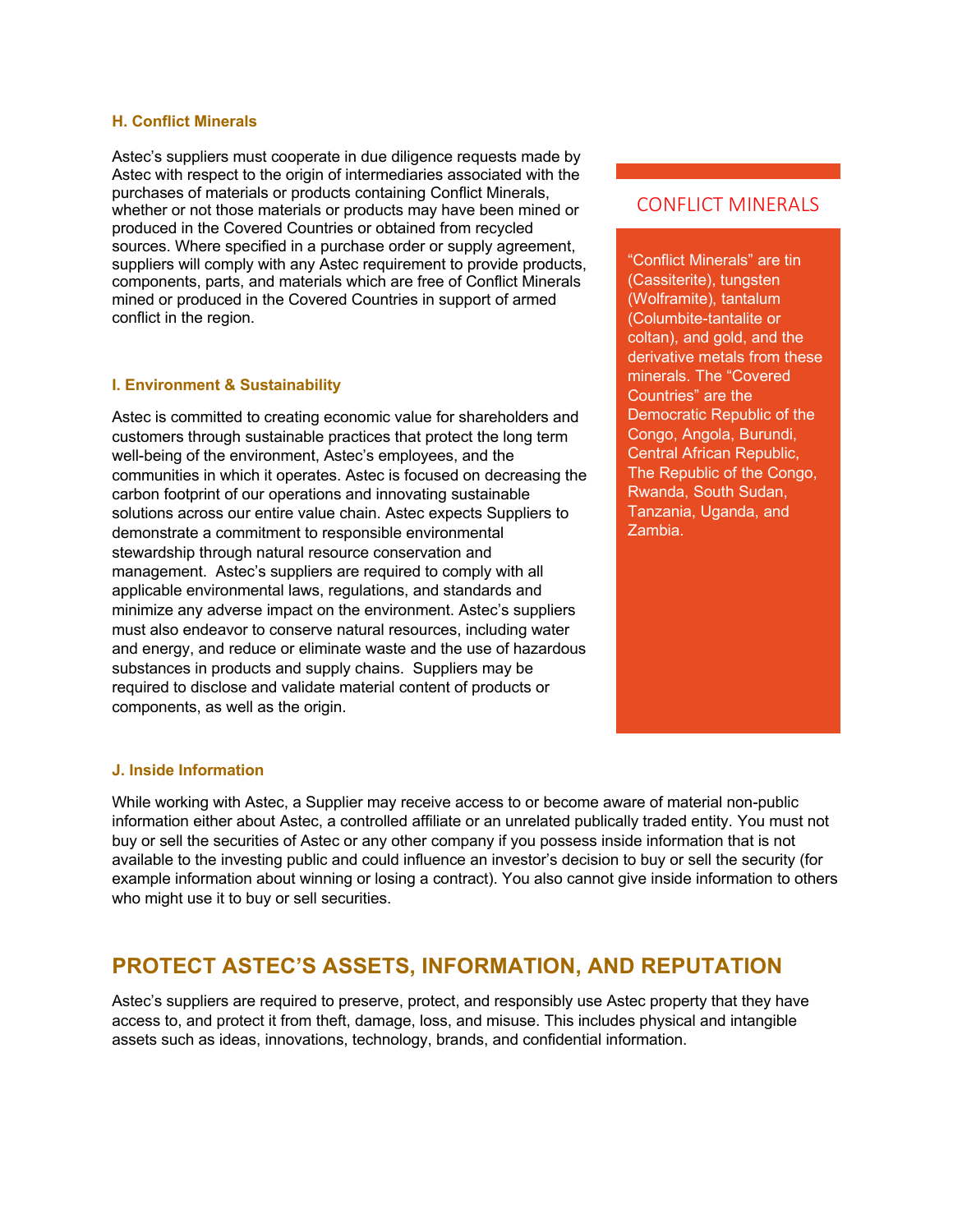#### **A. Intellectual Property**

Suppliers are required to respect intellectual property rights, both during their contract with Astec and thereafter. Patents, copyrights, and trademarks belonging to others may not be used without express permission from the owner. Any transfer or sharing of technology or know-how must be done on a needto-know basis and in a manner that protects intellectual property rights and is in compliance with local law.

#### **B. Confidential Information, Data Security, and Privacy**

Suppliers are required to safeguard Astec's proprietary and confidential information, which includes all information, whether written or oral, that Astec has a legitimate business interest in protecting. This includes technical, design or process data, improvements, new products, products in development, inventions, models, manuals, know-how, financial data, pricing information, business development or acquisition plans, marketing plans, project practices, and customer and supplier lists. Suppliers must maintain the confidentiality of all information obtained in the course of the business relationship with Astec and shall not disclose such information to other parties without the express written consent of Astec. Suppliers bear the responsibility for protecting Astec's information from unauthorized access, disclosure or loss, in accordance with all applicable data privacy and information security laws. Suppliers must not reproduce or transfer copyrighted software, documentation, or other materials without prior written consent from Astec. Suppliers shall notify Astec promptly (within 24 hours) following the discovery of any suspected breach or compromise of security, confidentially, privacy or integrity of Astec personal data or information by notifying Astec General Counsel. Suppliers are required to follow all applicable privacy laws that govern the handling of information and data provided by Astec, which may include private and sensitive personal information.

#### **Examples of Red Flags**

- Discussing confidential information with third parties without a confidentiality agreement
- International data transfers involving personal data from the European Union
- Inadvertent disclosure of confidential information in external meetings
- Unattended or unprotected computers or mobile devices that contain Astec proprietary and confidential information
- Requests for data from questionable sources
- Non-transparent subcontracting by suppliers of data processing and cloud computing

• Using Astec's proprietary or confidential information beyond the scope of the engagement or for the supplier's or other's benefit

#### **C. Records Management and Cooperation with Inspections, Audits, and Investigations**

Suppliers must retain documents and records in accordance with applicable law, including accounts, quality reports, time records, expense reports, and submissions to Astec, regulatory authorities, or others. This also includes documentation necessary to demonstrate compliance with law and this Supplier Code or relevant to any pending litigation, an audit, or investigation. Suppliers must cooperate with requests for inspections, audits, and investigations by Astec or any of its authorized agents relating to compliance with this Supplier Code.

#### **D. Security of Shipment**

Suppliers shall have robust security practices across their supply chains. Suppliers shall maintain processes and standards that are designed to assure the integrity of each shipment to Astec or its customers form its origin through to its destination and all points in between. Suppliers are expected to implement the necessary and appropriate measures in their area of responsibility to ensure that Astec products, components or raw materials as well as the corresponding know-how do not end up in the possession of counterfeiters or unauthorized third parties.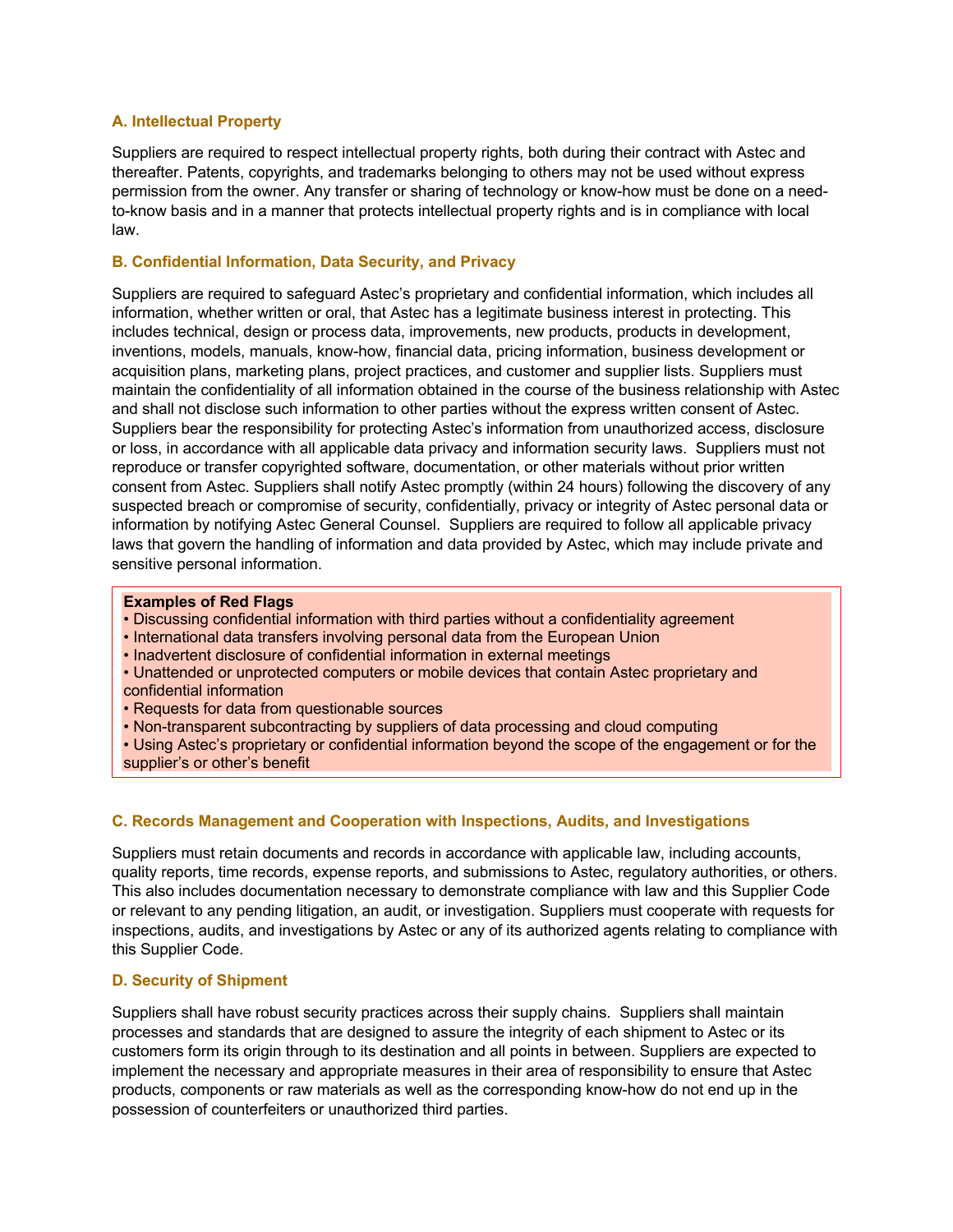## **MAINTAIN A FAIR AND SAFE WORKPLACE**

#### **A. Safety**

Astec's suppliers have a responsibility to promote a safe, clean, and secure workplace and conduct operations in compliance with applicable health and safety laws and regulations. Suppliers and their representatives must adhere to all required security measures and requests while on Astec premises, cannot circumvent security controls or processes, and must protect Astec resources and information. Astec prohibits violence in the workplace. Verbal or physical acts of violence are forbidden by Astec and will not be tolerated by personnel or Suppliers. Any threats or incidents or violence involving an Astec employee or Astec facility must be reported to Astec General Council. Suppliers and their representatives are not permitted to bring any articles onsite that are listed as Astec property entry restrictions. This includes firearms and other weapons, explosives, incendiary devices, consumable alcohol of any kind, illegal drugs and associated paraphernalia, pets, or any other item prohibited by law. Astec also requires its suppliers to know, understand, and comply with all applicable laws governing product safety and quality, including COVID-19 protocols.

Examples of Red Flags

• Failure to follow applicable safety regulations or policies

• Unsafe workplace conditions or practices such as exposed hazards, blocked emergency exits, or failure to use safety equipment

• Workers using, possessing, or being under the influence of alcohol, illegal drugs, or any substance that could interfere with safely performing their work

• Providing worker accommodations that are not clean, safe, or meet basic needs

• Failing to adhere to product safety and quality requirements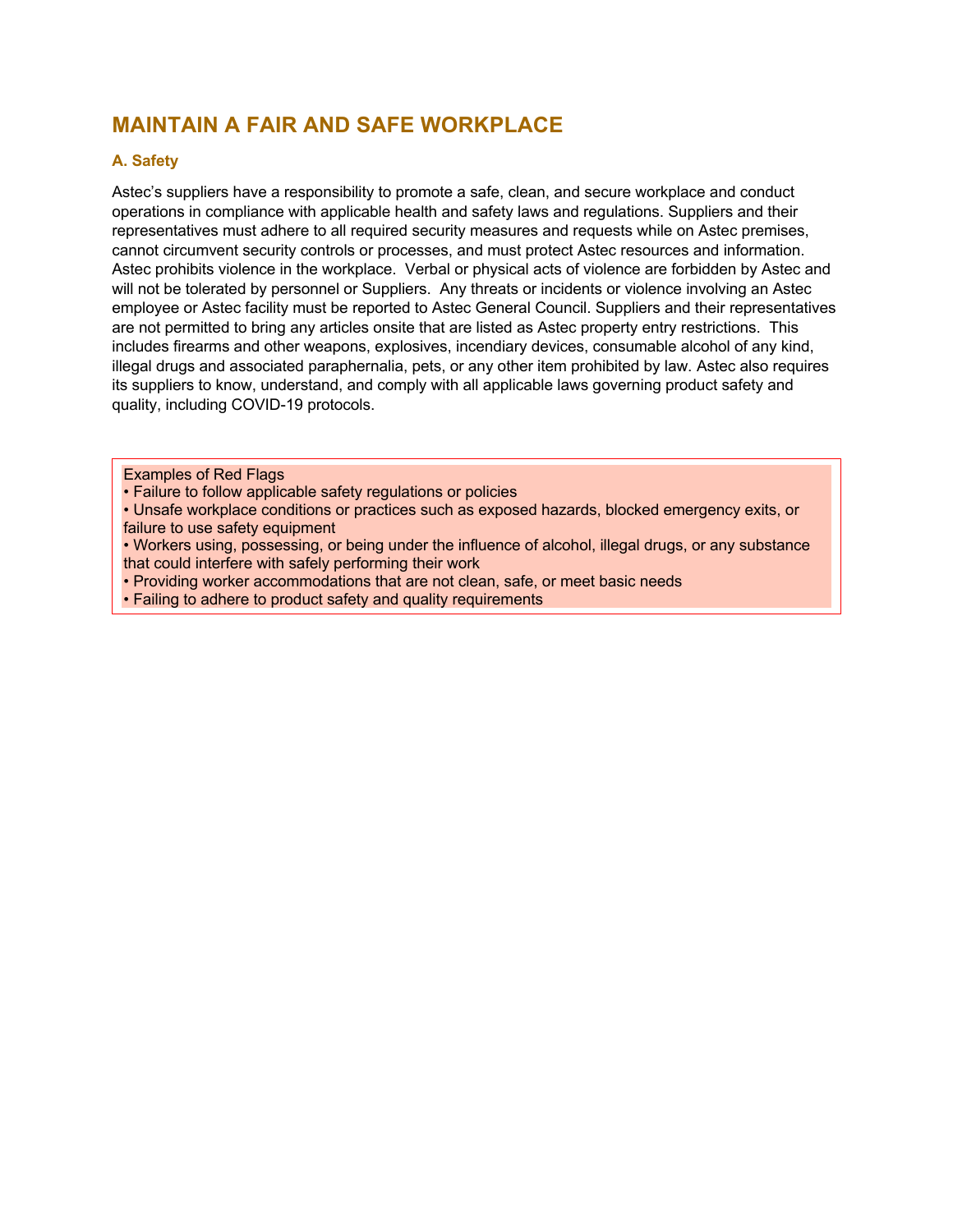#### **B. Ethical Employment Practices and Non-Discrimination Policy**

Astec recognizes the value of diverse skills, ideas, and backgrounds, and requires its suppliers' workplaces to be professional and free from discrimination, harassment, and abuse. Each supplier must, in relation to employees, other workers, and applicants for employment, as applicable:

• Treat each person with dignity and respect, and afford them equal opportunity to the fullest extent provided by law

• Not discriminate in hiring and employment practices based on characteristics that are protected by local law

- Respect the right to freely associate or not associate with any group in compliance with local laws
- Comply with all applicable wage and hour laws
- Comply with all applicable local laws with respect to child labor
- Not use forced, bonded, involuntary, prison, or indentured labor

• Not intentionally source materials from supply chains associated with human trafficking and take reasonable efforts to assure that its own suppliers comply with this requirement

#### HUMAN RIGHTS

Suppliers shall support and respect internationally recognized human rights. Suppliers shall not use, or participate in the exploitation of workers, forced or involuntary labor. Suppliers are to treat people with respect and dignity, encourage diversity, remain receptive to diverse opinions, promote equal opportunity for all, and foster an inclusive and ethical culture, in accordance with the relevant International Labor Organization Conventions.

#### **Examples of Red Flags**

• Failing to comply with laws relating to minimum and maximum wages, overtime, and/or legally mandated benefits

- Hiring for employment or work a child who is below the age of 15 or below the age for completing compulsory education in the country of work
- Requiring a medical test that could be used in a discriminatory way, except where required by applicable law or where prudent for workplace safety
- Sourcing materials from supply chains associated with human trafficking or slavery

• Employing a worker whose employer is withholding wages until a recruitment fee and related interest debt is repaid

#### **C. Small and Diverse Supplier Utilization**

Astec places high importance on building an increasingly diverse supplier pool represented by small and diverse businesses. Astec also encourages its Suppliers to value small and diverse businesses and make them an important component of their own supply chain.